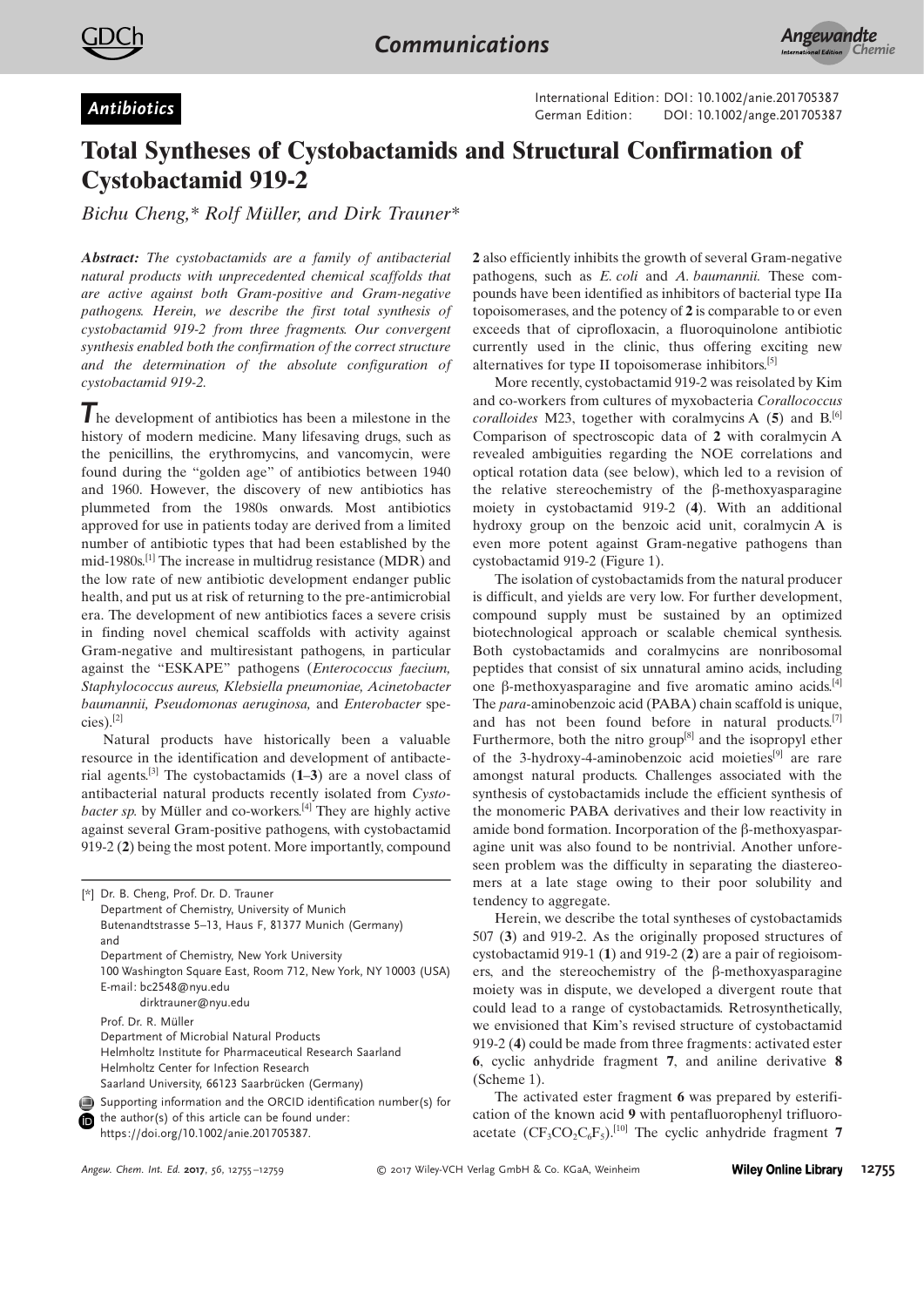*Angewandte* Communications *Chemie*



Figure 1. Structures of the cystobactamids and coralmycin A.



Scheme 1. Retrosynthetic analysis of Kim's revised structure of cystobactamid 919-92 (4).

was prepared from readily available *L*-diethyl tartrate (10). Compound 10 was transformed into the azido alcohol 11 in two steps following a literature procedure.<sup>[11]</sup> Methylation of the alcohol under almost neutral conditions  $(Ag<sub>2</sub>O/MeI)$ afforded the methyl ether product. Attempted hydrolysis of

the ester under acidic or basic conditions led to partial epimerization. Alternatively, the azide group was first reduced by hydrogenation to the primary amine. Acidic hydrolysis of the diester afforded the corresponding dicarboxylic acid without epimerization. Finally, treatment of the acid with trifluoroacetic anhydride (TFAA) afforded the cyclic anhydride fragment 7 with concomitant protection of the amine as its trifluoroacetamide (Scheme 2).<sup>[12]</sup>

Regioselective alkylation of 2,3-dihydroxybenzaldehyde  $(12)$  with 2-PrBr at the 3-OH position<sup>[13]</sup> and subsequent acetylation of the 2-OH group afforded the corresponding protected aldehyde (Scheme 3). Regioselective nitration<sup>[14]</sup> followed by oxidation of the aldehyde with Oxone® gave the carboxylic acid  $13$ .<sup>[15]</sup> The structure of 13 was confirmed by



Scheme 2. Synthesis of activated ester 6 and cyclic anhydride 7. Reagents and conditions: a)  $CF_3CO_2C_6F_5$ , pyridine, DMF (quant.); b) MeI, Ag<sub>2</sub>O (99%); c) Pd/C, H<sub>2</sub> (91%); d) HCl (6 m), 100°C; e) TFAA, RT (quant., 2 steps).



Scheme 3. Synthesis of fragment 8 and cystobactamid 507 (3). Reagents and conditions: a) NaH, DMF; 2-PrBr; Ac<sub>2</sub>O (34%); b) NaNO<sub>3</sub>, TFA, TFAA, DCM,  $-40$  to 0°C; c) Oxone®, DMF (71%, 2 steps); d) Boc<sub>2</sub>O, t-BuOH; piperidine; e) 2-PrI, K<sub>2</sub>CO<sub>3</sub>; f) Pd/C, H<sub>2</sub>  $(69\%, 3 \text{ steps})$ ; g)  $(COCl)_2$ ; NaHCO<sub>3</sub> (aq.); h) Pd/C, H<sub>2</sub> (74%, 2 steps); i) 4-NO<sub>2</sub>C<sub>6</sub>H<sub>4</sub>COCl, 2,6-lutidine (91%); j) Pd/C, H<sub>2</sub>, (91%); k) HCl (conc.); then  $\text{Na}_2\text{CO}_3$ , CH $_3\text{OH}$  (95%).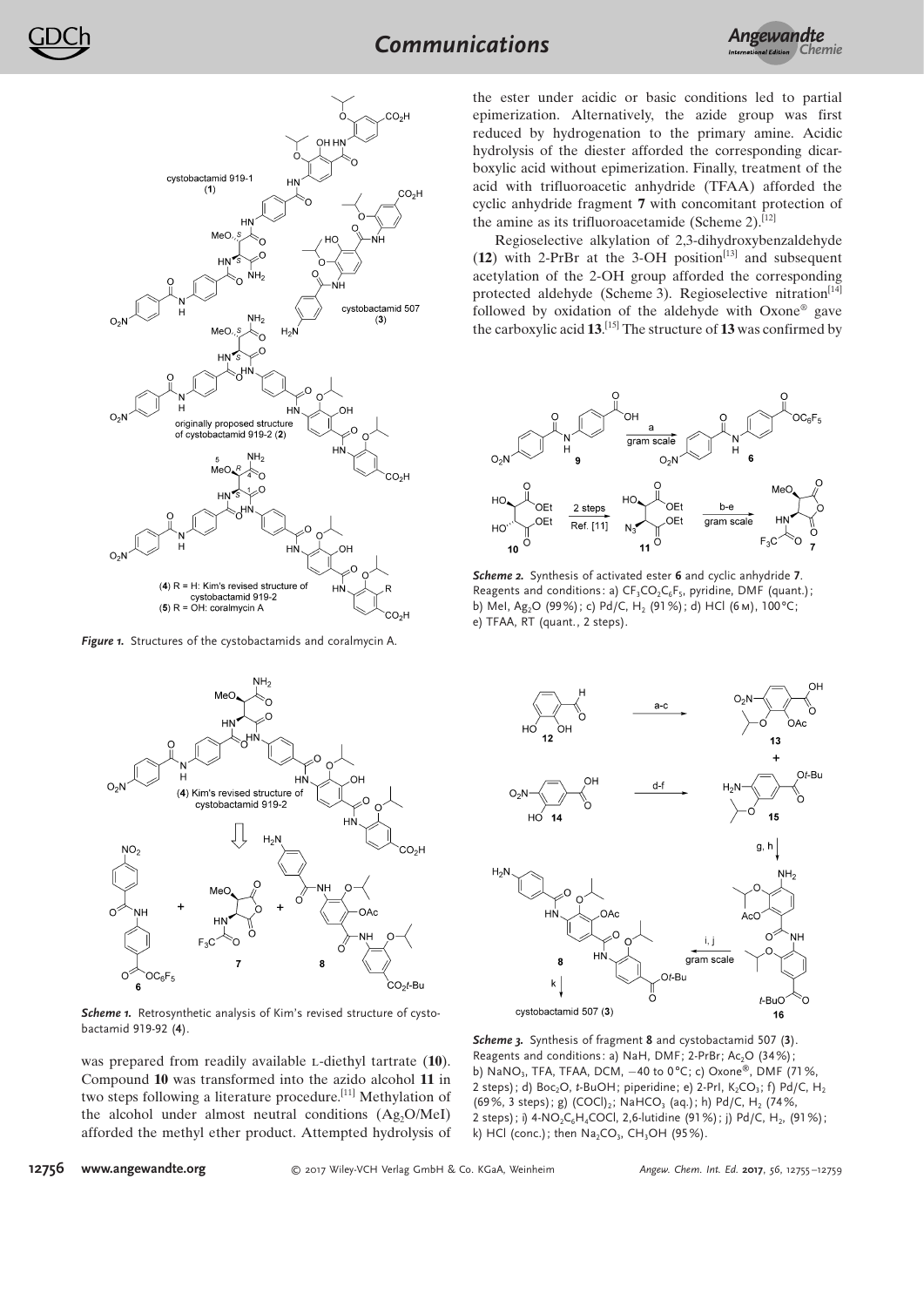X-ray crystallographic analysis of a single crystal (see the Supporting Information). The second fragment 15 was prepared from 3-hydroxy-4-nitrobenzoic acid (14). Esterification of 14 with  $t$ -BuOH,<sup>[16]</sup> alkylation of the phenol with 2-PrI, and reduction of the nitro group afforded aniline 15. Direct coupling of acid 13 and aniline 15 under standard amide coupling conditions worked poorly. Therefore, acid 13 was first transformed into the corresponding acid chloride, and further reaction with aniline 15 under Schotten–Baumann conditions afforded the amide product in good yield. Reduction of the nitro group by hydrogenation gave aniline 16. Amidation of 16 with 4-nitrobenzoyl chloride and another hydrogenation afforded the trimeric aniline fragment 8. Removal of both the acetyl and the tert-butyl group afforded cystobactamid 507 (3). The spectroscopic data of synthetic 3 match those reported in the literature (Scheme 3). $[4,17]$ 

With ample amounts of fragments 6–8 in hand, we investigated the fragment coupling (Scheme 4). Reaction of aniline 8 with cyclic anhydride 7 in toluene cleanly afforded a 2.8:1 regioisomeric mixture of the ring-opened carboxylic acid products.<sup>[18]</sup> The carboxylic acids from the ring-opening reaction were esterified with trimethyl orthoacetate to form the corresponding methyl esters  $17$  and  $17'$ .<sup>[19]</sup> The major product 17' was separated from its regioisomer by flash column chromatography and was isolated in 69% yield. It was

identified to be the  $\beta$ -isomer of the ring opening, as confirmed by X-ray analysis of a single crystal (Scheme 4 and the Supporting Information).<sup>[20]</sup> Apparently, the additional methoxy group changed the regioselectivity, which usually favors the  $\alpha$ -isomer in similar reactions of aspartic anhydride with anilines.<sup>[12a,18]</sup>

Remarkably, aminolysis of either methyl ester 17 or 17' using aqueous  $NH<sub>3</sub>$  in toluene afforded the same major product, primary amide 18, with concomitant removal of both the acetyl and trifluoroacetyl groups. We therefore concluded that the reaction occurred via aspartimide intermediate 19, a known complication in peptide synthesis.<sup>[21]</sup> A  $\beta$ -selective ring opening of  $19$  with NH<sub>3</sub> then afforded  $18$ , the structure of which was elucidated by  ${}^{1}H-{}^{13}C$  and  ${}^{1}H-{}^{15}N$  HMBC analysis of its acetate derivative 20 (see the Supporting Information, Figures S9–S13). The choice of organic cosolvent is critical for this reaction. The reaction became homogeneous in THF or CH3OH, and significant amounts of side products were formed, while the reaction became heterogeneous in toluene, and the product precipitated from the solution. Only a small amount of side products was observed under these basic conditions. Separation of 18 from side products by flash column chromatography on silica gel was found to be difficult owing to their similar retention factors  $(R_f)$ , poor solubility, and aggregation behavior on the column.<sup>[22]</sup> It was found that



**Scheme 4.** Fragment coupling and synthesis of cystobactamid 919–2 (4). Reagents and conditions: a) toluene, RT; then MeC(OMe) $_3$ , 80°C (69%, yield of isolated 17'); b) NH<sub>3</sub> (aq.), toluene, 0°C to RT (79% from 17', 60% from 17); c) Ac<sub>2</sub>O, pyridine (quant.); d) **6**, N-methylmorpholine, DMF  $(83%)$ ; e) TFA, Et<sub>2</sub>SiH  $(98%)$ .

Angew. Chem. Int. Ed. 2017, 56, 12755-12759 C 2017 Wiley-VCH Verlag GmbH & Co. KGaA, Weinheim **[www.angewandte.org](http://www.angewandte.org) 12757**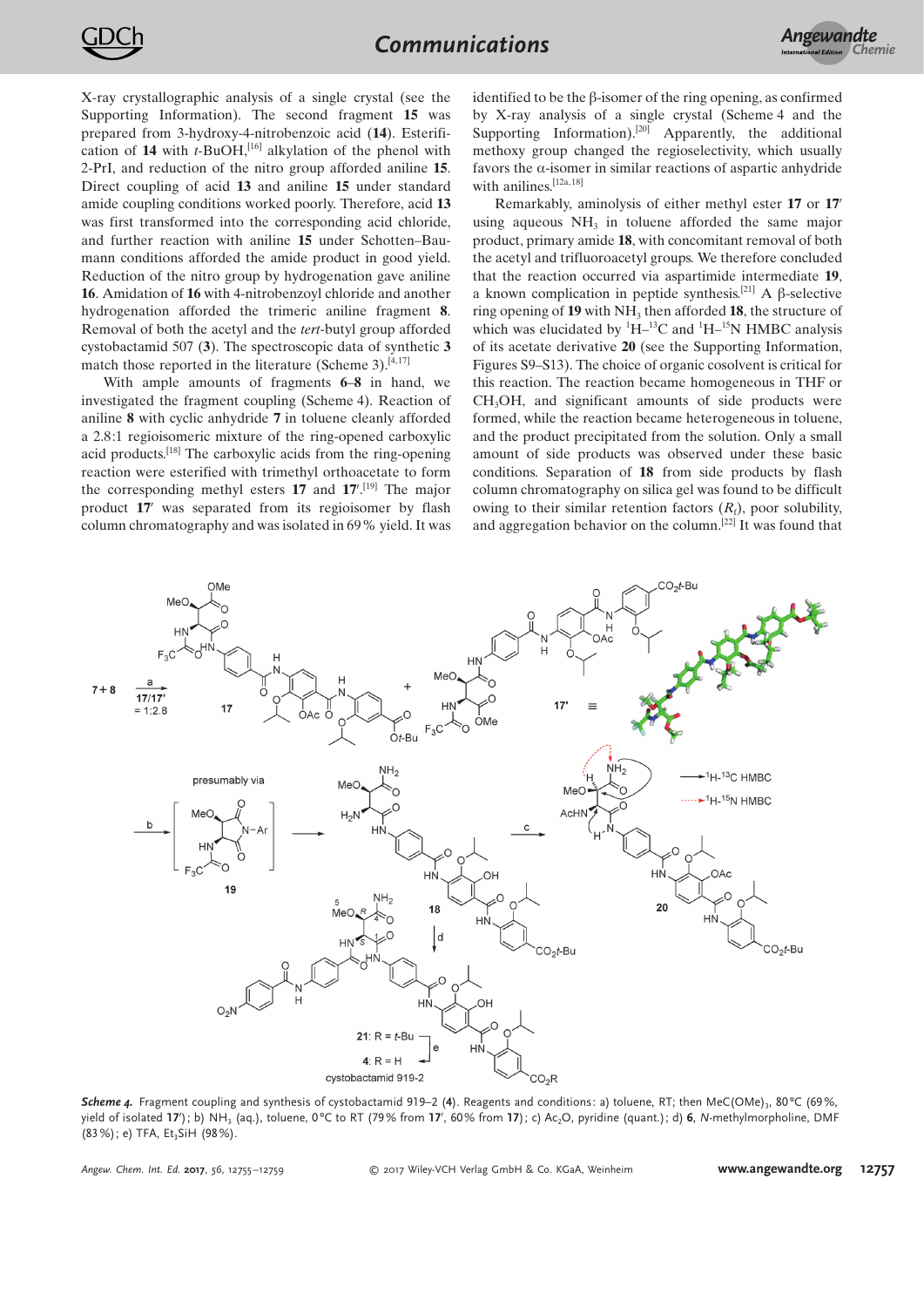trituration of the solid product mixture with hexanes/ethyl acetate (1:1) afforded analytically pure amine 18. Coupling of amine 18 with carboxylic acid 9 under amide coupling conditions (EDC, HOBT) did not afford a clean product owing to the influence of the free phenolic hydroxy group. However, coupling of 18 with the third fragment 6 occurred readily in DMF to give compound 21, and subsequent removal of the *tert*-butyl group with  $TFA^{[23]}$  afforded acid 4.

The spectroscopic data  $(^1H$  and  $^{13}C$  NMR; Figures S1–S3) of synthetic 4 fully match those of the natural cystobactamid 919-2 in both  $CD_3OD$  and  $[D_6]DMSO^{[4,6]}$  The NMR data of the  $\beta$ -methoxyasparagine moiety are highly characteristic and listed in Table 1.

Table 1: Comparison of the <sup>1</sup>H and <sup>13</sup>C NMR spectroscopic data of the  $\beta$ methoxyasparagine moieties in synthetic and natural cystobactamid 919-2, with coupling constants in Hertz given in parentheses.

| Position                             |                                   | 1                                  | 2                                                     | 3                                                                                                   | 4                                                                                                                                                       | 5                             |
|--------------------------------------|-----------------------------------|------------------------------------|-------------------------------------------------------|-----------------------------------------------------------------------------------------------------|---------------------------------------------------------------------------------------------------------------------------------------------------------|-------------------------------|
| $\delta_{\rm H}^{\rm [a]}$           | synthetic<br>Kim<br>Müller        |                                    |                                                       | 5.06, d $(7.4)$ 4.17, d $(7.4)$<br>$5.06, d$ $(8.0)$ 4.18, d $(8.0)$<br>5.08, d (7.4) 4.18, d (7.4) |                                                                                                                                                         | 3.49. s<br>3.50, s<br>3.50, s |
| $\delta_{\mathsf{H}}^{[\mathsf{b}]}$ | Kim                               | synthetic NH 8.49, d 4.92, t (8.1) | NH 8.46, d 4.92, t (8.0)<br>Müller NH 8.46, d 4.92, m |                                                                                                     | 4.10, d $(8.0)$ NH <sub>2</sub> 7.49/7.58 3.31, s<br>4.09, d (8.0) NH <sub>2</sub> 7.47/7.54 3.31, s<br>4.09, d (7.9) NH <sub>2</sub> 7.48/7.55 3.31, s |                               |
| $\delta_c^{[b]}$                     | synthetic 168.74<br>Kim<br>Müller | 168.6<br>168.4                     | 55.77<br>55.7<br>55.4                                 | 79.97<br>79.7<br>79.8                                                                               | 170.92<br>170.8<br>170.6                                                                                                                                | 57.75<br>57.7<br>57.4         |

[a] In CD<sub>3</sub>OD. [b] In  $[D_6]$ DMSO. For the positions, see Scheme 4.

For further confirmation, the NMR spectra  $(^1H$  and 2D) of a mixed sample of synthetic and natural cystobactamid 919- 2 were also measured, and they were analyzed by HPLC coinjection. Only one set of peaks was observed (Figures S4– S6), thus confirming the identity of the natural product. Synthetic cystobactamid 919-2 (4) and the natural product exhibited very similar antibacterial activities against several bacterial strains (Table 2).

The CD spectrum also matched the reported one but surprisingly, the specific rotation  $[+68^{\circ} (c=0.047, CH_3OH);$  $+46^{\circ}$  (c = 0.10, CH<sub>2</sub>Cl<sub>2</sub>/CH<sub>3</sub>OH 1:1); + 24° (c = 0.33, THF)] is of the opposite sign to the literature values  $[-14.3\degree$  ( $c = 0.057$ ,  $CH_3OH$ ;<sup>[4]</sup>  $-14.4^{\circ}$  (c = 0.08, CH<sub>3</sub>OH)<sup>[6]</sup>], which originally led the Müller group, in combination with NOE data, to assign

**Table 2:** Minimum inhibitory concentrations (MICs in  $\mu$ gmL $^{-1}$ ) of natural and synthetic cystobactamid 919–2 and ciprofloxacin.<sup>[a]</sup>

| Indicator strain       | Cys919-2<br>(natural) | Cys919-2<br>(synthetic) | ciprofloxacin |
|------------------------|-----------------------|-------------------------|---------------|
| A. baumannii DSM-30008 |                       |                         | 0.5           |
| E. coli DSM-1116       |                       | 8                       | 0.013         |
| E. faecalis ATCC-29212 | 0.5                   | 0.5                     | 1.5           |
| S. aureus ATCC-29213   | 0.25                  | 0.25                    | 0.2           |

the stereochemical configuration as shown for 1 and 2. Kim and co-workers also observed discrepancies regarding the optical rotation data and concluded that the "determination of the absolute stereochemistry by optical rotation was difficult for cystobactamids". Even though cystobactamid 919-2 and coralmycin A have very similar spectroscopic data  $(^{1}H, ^{13}C NMR$  and CD) and proposed structures (see 4 and 5), opposite specific rotations were determined.[6] A careful investigation of our measurement showed that owing to the low solubility of cystobactamid 919-2 (4), trace amounts of insoluble sample greatly influenced the optical rotation. A consistent positive value was obtained only after filtration of the solution. In addition, the advanced intermediates in our

> synthesis also have positive specific rotation values. Therefore, we propose that the absolute configuration  $(2S,3R)$  of cystobactamid 919-2 (4) is correct as assigned by Kim and co-workers, but that the specific rotation value should be revised. The CD spectrum and specific rotation (after filtration) of an authentic sample confirmed our proposal (Figure S7). Indeed, configurational analysis of cystobactamids is not trivial and requires thorough examination. Consequently, total synthesis was crucial to remove any possible doubts.

In summary, we have completed total syntheses of cystobactamid 507 (3) and cystobactamid 919-2 (4). Our synthesis unequivocally established both the correct structure and absolute configuration of cystobactamid 919-2. The convergent nature of our synthesis and scalable syntheses of each fragment will also enable the production of compounds for further biological studies. Syntheses of other isomeric natural products in this family and studies of their structure–activity relationships are in progress. Further

"azologization" of these natural products for photopharmacological studies will also be investigated.[24]

## Acknowledgements

This work was supported by the European Science Foundation (ERC Advanced Grant 268795 to D.T.) and the Deutsche Forschungsgemeinschaft (SFB 749). We thank Dr. Peter Mayer for the X-ray crystal-structure analysis, Dr. Chin Lin for assistance with  ${}^{1}H-{}^{15}N$  HMBC measurements, Dr. Stephan Hüttel for a natural sample of cystobactamid 919-2, Dr. Kirsten Harmrolfs for the NMR mixing experiments, Alexander Popoff for the optical rotation and CD spectra of the natural and mixed samples, Dr. Viktoria Schmitt for the bioassay, and Dr. Frits Kamp and Brigitte Nuscher for assistance in the measurement of circular dichroism spectra. We also thank Ben Williams for helpful discussions during the preparation of this manuscript.

## Conflict of interest

The authors declare no conflict of interest.

[a] Determined as described in Ref. [4].

12758 [www.angewandte.org](http://www.angewandte.org)  $\odot$  2017 Wiley-VCH Verlag GmbH & Co. KGaA, Weinheim Angew. Chem. Int. Ed. 2017, 56, 12755-12759